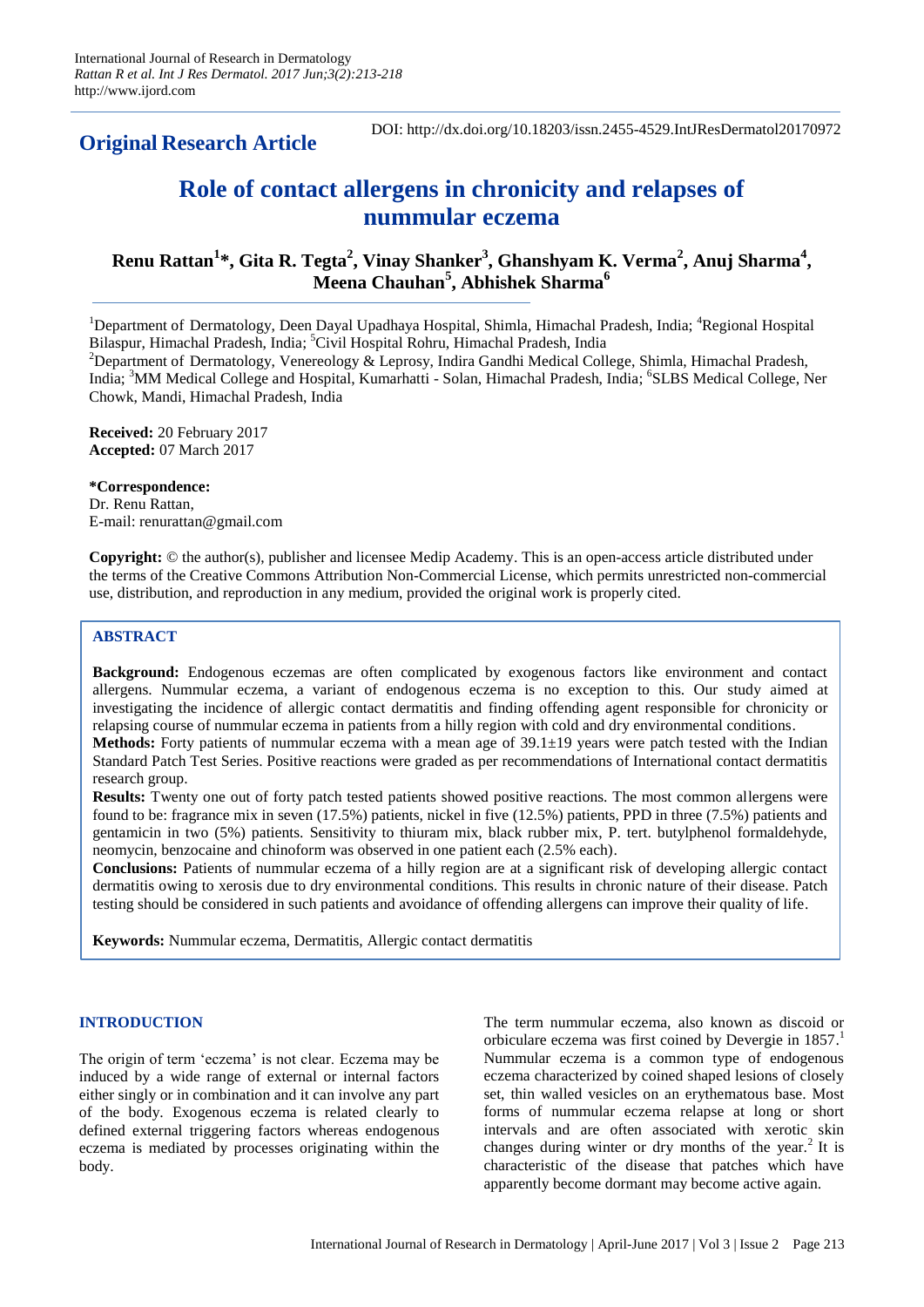Little is known about etiopathogenesis of nummular eczema. Numerous causative factors, both single or in combination predisposing to or precipitating nummular eczema have been proposed in literature viz. bacterial infection, role of atopy, allergic contact dermatitis, varicose veins and lower leg edema, dietary factors, environmental factors, systemically administered drugs  $etc.<sup>3-8</sup>$ 

Contact sensitization to different allergens has been proposed as one of the causative factor. There are few studies on incidence of allergic contact dermatitis in patients with relapsing nummular eczema from India, and perhaps none from a hilly region of the subcontinent. Our study aimed at investigating the incidence of allergic contact dermatitis and finding offending agent responsible for chronicity or relapsing course of nummular eczema in patients from a hilly region with cold and dry environmental conditions.

### **METHODS**

Forty patients diagnosed to have relapsing nummular eczema were recruited in the study for patch testing in the department of Dermatology of a tertiary care centre i.e. Indira Gandhi Medical College, Shimla, Himachal Pradesh. Ten patients having other minor skin diseases but no signs and symptoms of dermatitis served as controls for patch testing.

Clinical details of the patients including occupation profile were taken with special attention to history of aggravation of symptoms on contact with any of the sensitizers. Also, exacerbation of lesions in reference to season was noted. Dermatophytic infection was ruled out in all the patients by taking scrapings from the lesions and microscopically analyzing a KOH preparation of the same. Complete work-up for an infective pathology was done if history/finding suggestive of an infection was seen in any of the recruited patient.

The patch test antigens included 25 common allergens taken from the Indian standard series as shown in Table 1.

The patch test was applied on non-hairy, lesion free skin, usually over upper back of the patient after explaining the procedure and obtaining written consent for the same.

| 100<br>Petrolatum (control)<br>1.<br>Potassium dichromate<br>0.5<br>Petrolatum<br>2.<br>cc<br>Neomycin sulphate<br>2.0<br>3.<br>C C<br>Cobalt chloride<br>1.0<br>4.<br>$\overline{\mathbf{c}}$<br>Benzocaine<br>5.<br>5.0<br>$\mathsf{c}\,\mathsf{c}$<br>PPD (p-phenylenediamine)<br>1.0<br>6.<br>$\mathsf{c}\,\mathsf{c}$<br>Parabens<br>15.0<br>7.<br>cc<br>8.<br>5.0<br>Nickel sulphate<br>$\boldsymbol{\mathsf{c}}$ $\boldsymbol{\mathsf{c}}$<br>20.0<br>9.<br>Colophony<br>$\mathsf{c}\,\mathsf{c}$<br>Gentamicin<br>20.0<br>10.<br>cc<br>Mercapto Mix<br>2.0<br>11.<br>cc<br>Epoxy resin<br>1.0<br>12.<br>cc<br>13.<br>Fragrance Mix<br>8.0<br>cc<br>14.<br>Mercaptobenzothiazole<br>2.0<br>$\boldsymbol{\mathsf{c}}$ $\boldsymbol{\mathsf{c}}$<br>Nitrofurazone<br>15.<br>1.0<br>cc<br>Chlorocresol<br>1.0<br>16.<br>$\boldsymbol{\varsigma}$ $\boldsymbol{\varsigma}$<br><b>Wool Alcohols</b><br>30.0<br>17.<br>$\mathsf{c}\,\mathsf{c}$<br><b>Balsam of Peru</b><br>25.0<br>18.<br>cc<br>Thiuram mix<br>1.0<br>19.<br>$\mathsf{c}\,\mathsf{c}$<br>Chinoform<br>3.0<br>20.<br>$\mathsf{cc}$<br>Black rubber mix<br>0.6<br>21.<br>$\mathsf{c}\,\mathsf{c}$<br>22.<br>P-tert. Butylphenol Formaldehyde resin<br>1.0<br>23.<br>Formaldehyde<br>1.0<br>Aqueous<br>C<br>Polyethylene Glycol 400<br>100.0<br>24. | Serial no. | <b>Allergen</b> | Concentration (%) | <b>Vehicle</b> |
|--------------------------------------------------------------------------------------------------------------------------------------------------------------------------------------------------------------------------------------------------------------------------------------------------------------------------------------------------------------------------------------------------------------------------------------------------------------------------------------------------------------------------------------------------------------------------------------------------------------------------------------------------------------------------------------------------------------------------------------------------------------------------------------------------------------------------------------------------------------------------------------------------------------------------------------------------------------------------------------------------------------------------------------------------------------------------------------------------------------------------------------------------------------------------------------------------------------------------------------------------------------------------------------------------------------------|------------|-----------------|-------------------|----------------|
|                                                                                                                                                                                                                                                                                                                                                                                                                                                                                                                                                                                                                                                                                                                                                                                                                                                                                                                                                                                                                                                                                                                                                                                                                                                                                                                    |            |                 |                   |                |
|                                                                                                                                                                                                                                                                                                                                                                                                                                                                                                                                                                                                                                                                                                                                                                                                                                                                                                                                                                                                                                                                                                                                                                                                                                                                                                                    |            |                 |                   |                |
|                                                                                                                                                                                                                                                                                                                                                                                                                                                                                                                                                                                                                                                                                                                                                                                                                                                                                                                                                                                                                                                                                                                                                                                                                                                                                                                    |            |                 |                   |                |
|                                                                                                                                                                                                                                                                                                                                                                                                                                                                                                                                                                                                                                                                                                                                                                                                                                                                                                                                                                                                                                                                                                                                                                                                                                                                                                                    |            |                 |                   |                |
|                                                                                                                                                                                                                                                                                                                                                                                                                                                                                                                                                                                                                                                                                                                                                                                                                                                                                                                                                                                                                                                                                                                                                                                                                                                                                                                    |            |                 |                   |                |
|                                                                                                                                                                                                                                                                                                                                                                                                                                                                                                                                                                                                                                                                                                                                                                                                                                                                                                                                                                                                                                                                                                                                                                                                                                                                                                                    |            |                 |                   |                |
|                                                                                                                                                                                                                                                                                                                                                                                                                                                                                                                                                                                                                                                                                                                                                                                                                                                                                                                                                                                                                                                                                                                                                                                                                                                                                                                    |            |                 |                   |                |
|                                                                                                                                                                                                                                                                                                                                                                                                                                                                                                                                                                                                                                                                                                                                                                                                                                                                                                                                                                                                                                                                                                                                                                                                                                                                                                                    |            |                 |                   |                |
|                                                                                                                                                                                                                                                                                                                                                                                                                                                                                                                                                                                                                                                                                                                                                                                                                                                                                                                                                                                                                                                                                                                                                                                                                                                                                                                    |            |                 |                   |                |
|                                                                                                                                                                                                                                                                                                                                                                                                                                                                                                                                                                                                                                                                                                                                                                                                                                                                                                                                                                                                                                                                                                                                                                                                                                                                                                                    |            |                 |                   |                |
|                                                                                                                                                                                                                                                                                                                                                                                                                                                                                                                                                                                                                                                                                                                                                                                                                                                                                                                                                                                                                                                                                                                                                                                                                                                                                                                    |            |                 |                   |                |
|                                                                                                                                                                                                                                                                                                                                                                                                                                                                                                                                                                                                                                                                                                                                                                                                                                                                                                                                                                                                                                                                                                                                                                                                                                                                                                                    |            |                 |                   |                |
|                                                                                                                                                                                                                                                                                                                                                                                                                                                                                                                                                                                                                                                                                                                                                                                                                                                                                                                                                                                                                                                                                                                                                                                                                                                                                                                    |            |                 |                   |                |
|                                                                                                                                                                                                                                                                                                                                                                                                                                                                                                                                                                                                                                                                                                                                                                                                                                                                                                                                                                                                                                                                                                                                                                                                                                                                                                                    |            |                 |                   |                |
|                                                                                                                                                                                                                                                                                                                                                                                                                                                                                                                                                                                                                                                                                                                                                                                                                                                                                                                                                                                                                                                                                                                                                                                                                                                                                                                    |            |                 |                   |                |
|                                                                                                                                                                                                                                                                                                                                                                                                                                                                                                                                                                                                                                                                                                                                                                                                                                                                                                                                                                                                                                                                                                                                                                                                                                                                                                                    |            |                 |                   |                |
|                                                                                                                                                                                                                                                                                                                                                                                                                                                                                                                                                                                                                                                                                                                                                                                                                                                                                                                                                                                                                                                                                                                                                                                                                                                                                                                    |            |                 |                   |                |
|                                                                                                                                                                                                                                                                                                                                                                                                                                                                                                                                                                                                                                                                                                                                                                                                                                                                                                                                                                                                                                                                                                                                                                                                                                                                                                                    |            |                 |                   |                |
|                                                                                                                                                                                                                                                                                                                                                                                                                                                                                                                                                                                                                                                                                                                                                                                                                                                                                                                                                                                                                                                                                                                                                                                                                                                                                                                    |            |                 |                   |                |
|                                                                                                                                                                                                                                                                                                                                                                                                                                                                                                                                                                                                                                                                                                                                                                                                                                                                                                                                                                                                                                                                                                                                                                                                                                                                                                                    |            |                 |                   |                |
|                                                                                                                                                                                                                                                                                                                                                                                                                                                                                                                                                                                                                                                                                                                                                                                                                                                                                                                                                                                                                                                                                                                                                                                                                                                                                                                    |            |                 |                   |                |
|                                                                                                                                                                                                                                                                                                                                                                                                                                                                                                                                                                                                                                                                                                                                                                                                                                                                                                                                                                                                                                                                                                                                                                                                                                                                                                                    |            |                 |                   |                |
|                                                                                                                                                                                                                                                                                                                                                                                                                                                                                                                                                                                                                                                                                                                                                                                                                                                                                                                                                                                                                                                                                                                                                                                                                                                                                                                    |            |                 |                   |                |
|                                                                                                                                                                                                                                                                                                                                                                                                                                                                                                                                                                                                                                                                                                                                                                                                                                                                                                                                                                                                                                                                                                                                                                                                                                                                                                                    |            |                 |                   |                |
|                                                                                                                                                                                                                                                                                                                                                                                                                                                                                                                                                                                                                                                                                                                                                                                                                                                                                                                                                                                                                                                                                                                                                                                                                                                                                                                    | 25.        | Parthenium      | 0.1               | Petrolatum     |

**Table 1: Patch test battery – Indian Standard Series (ISS).**

Patches were removed at 48 hours and the patients were instructed to avoid scratching and wait for one hour for the skin to regain its normal contour and non-specific skin irritation to subside. Sites were then examined for

reactions. Second reading was taken at 72 hours. Readings of patch test were taken at 48 & 72 hours in all patients, and if needed patients were called at 96 hours for reading of late reaction. The reactions were scored as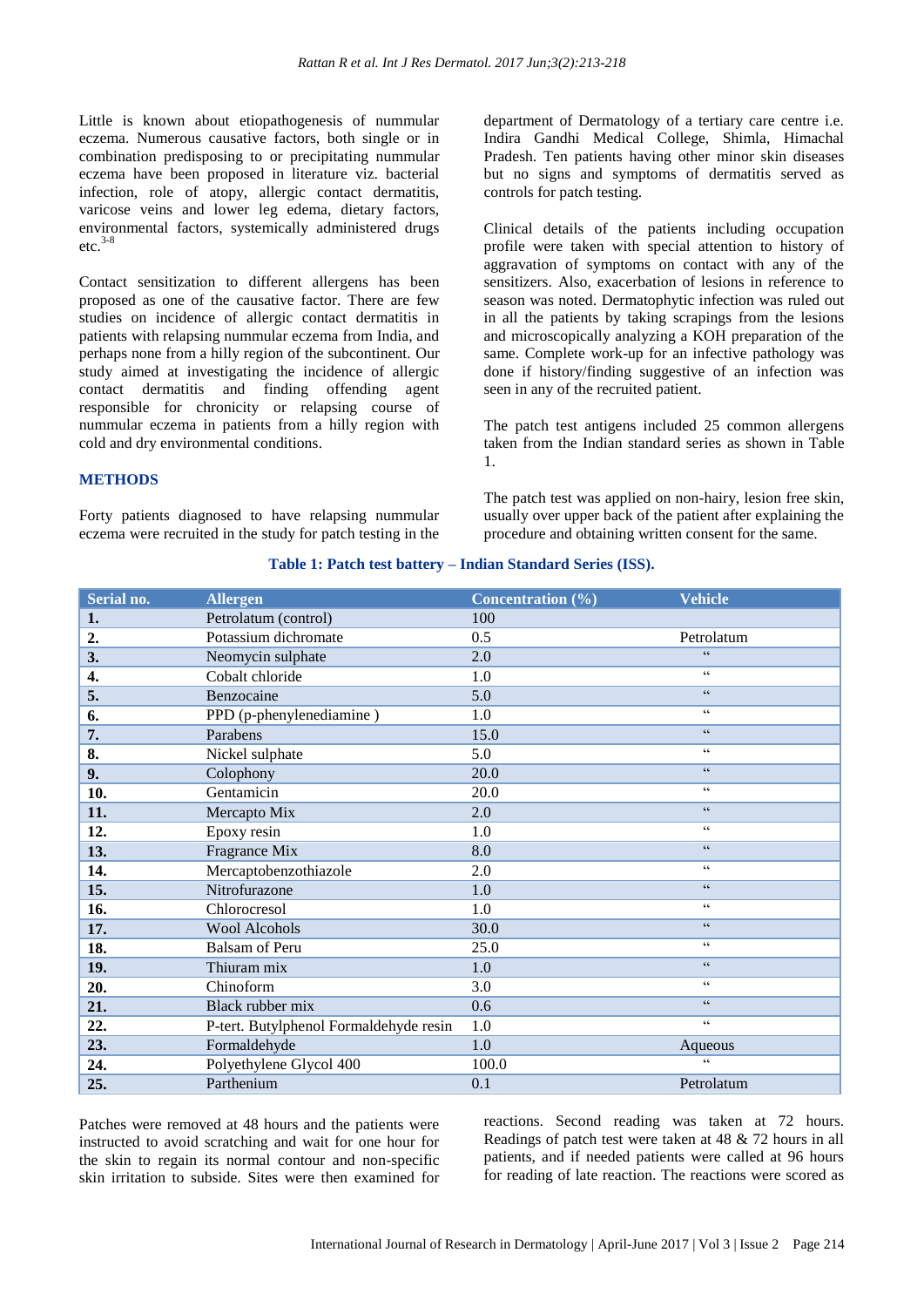recommended by International contact dermatitis research group (ICDRG).

Relevance of patch test result was defined as

- Definite**-** If the reaction was positive to patch test allergen, object or product containing the suspected allergen.
- Probable**-** If the substance identified by patch test could be verified as present in the known skin contactants of the patient.
- Possible**-** If the patient was exposed to circumstances in which skin contact with material known to contain the putative allergen likely occurred.
- Past**-** If a positive patch test reaction could be explained by a previous and unrelated episode of contact dermatitis.
- Unknown**-** If there was no evidence of relevance even after extensive investigations.

# **RESULTS**

Of the forty patients of chronic relapsing nummular eczema who were recruited for patch testing, there were 27 males and 13 females. The mean age of patients was 39.1±19 years (range 13-75 years). The occupational profile of these patients included – students (32.5%), office workers and house hold workers (15% each), retired (12.5%), teachers (7.5%), farmers (5%) and carpenter, peon, police, shopkeeper, physical trainer (constituting 2.5% each) as shown in Figure 1.





Lower limbs was the most commonly affected site i.e. in 29 (72.5%) patients and thirty three (82.5%) of patients had lesions over more than one site.

The duration of dermatitis varied from nine months to twenty years (mean duration-66±65.5months). Out of forty patients, twenty three (57.5%) patients reported exacerbation of lesions and symptoms in winter season.

# *Patch test results*

Patch test results were positive in twenty one (52.5%) patients. Seventeen (42.5%) patients showed positivity to a single antigen, three (7.5%) patients showed positivity

to two antigens and one (2.5%) patient showed positivity to three antigens as in Figure 2.



 **Figure 2: Positive reaction to number of antigens.**

Out of 21 patients, who showed positive patch test result to different antigens, maximum number i.e. 16/21patients (76.19%) had lesions over lower limbs, followed by 9/21 patients (42.85%) over upper limbs; 6/21 patients (28.57%) over trunk; 5/21 patient (23.85%) over hands and 3/21patients (14.28%) had lesions over feet.

Most common allergen was found to be fragrance mix in seven (17.5%) patients, five (12.5%) patients were sensitive to nickel, three (7.5%) patients showed sensitivity to PPD and two (5%) patients to gentamicin. Sensitivity to thiuram mix, black rubber mix, P. tert. butylphenol formaldehyde, neomycin, benzocaine and chinoform was observed in one patient each (2.5% each). Two patients (one sensitive to nickel and another to PPD) showed exacerbation of dermatitis in the subsided lesions of nummular eczema. Results of positive patch reactions according to occupation and age of the patients along with duration and site of dermatitis were summarized in tabular form and analysed as given in Table 2.

The most common sensitizer detected in patch test was in cosmetics (25%), followed by metals (20%), drugs and leather/rubber (7.5% each) and in adhesives (2.5%) as shown in Table 3.

Exacerbation of dermatitis in subsided lesions of nummular eczema was noted in two patients on application of patch test (one sensitive to nickel and another to PPD). Age and sex matched controls without nummular eczema, also patch tested with ISS patch test battery, showed no positive reaction.

#### **DISCUSSION**

Little is known about pathophysiology of nummular eczema but is frequently accompanied by xerosis. $^{2}$  Likely cause of nummular eczema suggested in literature is combination of impairment of cutaneous barrier and an immunological reaction. The epidermal lipid barrier is breached owing to dryness of skin, thus allowing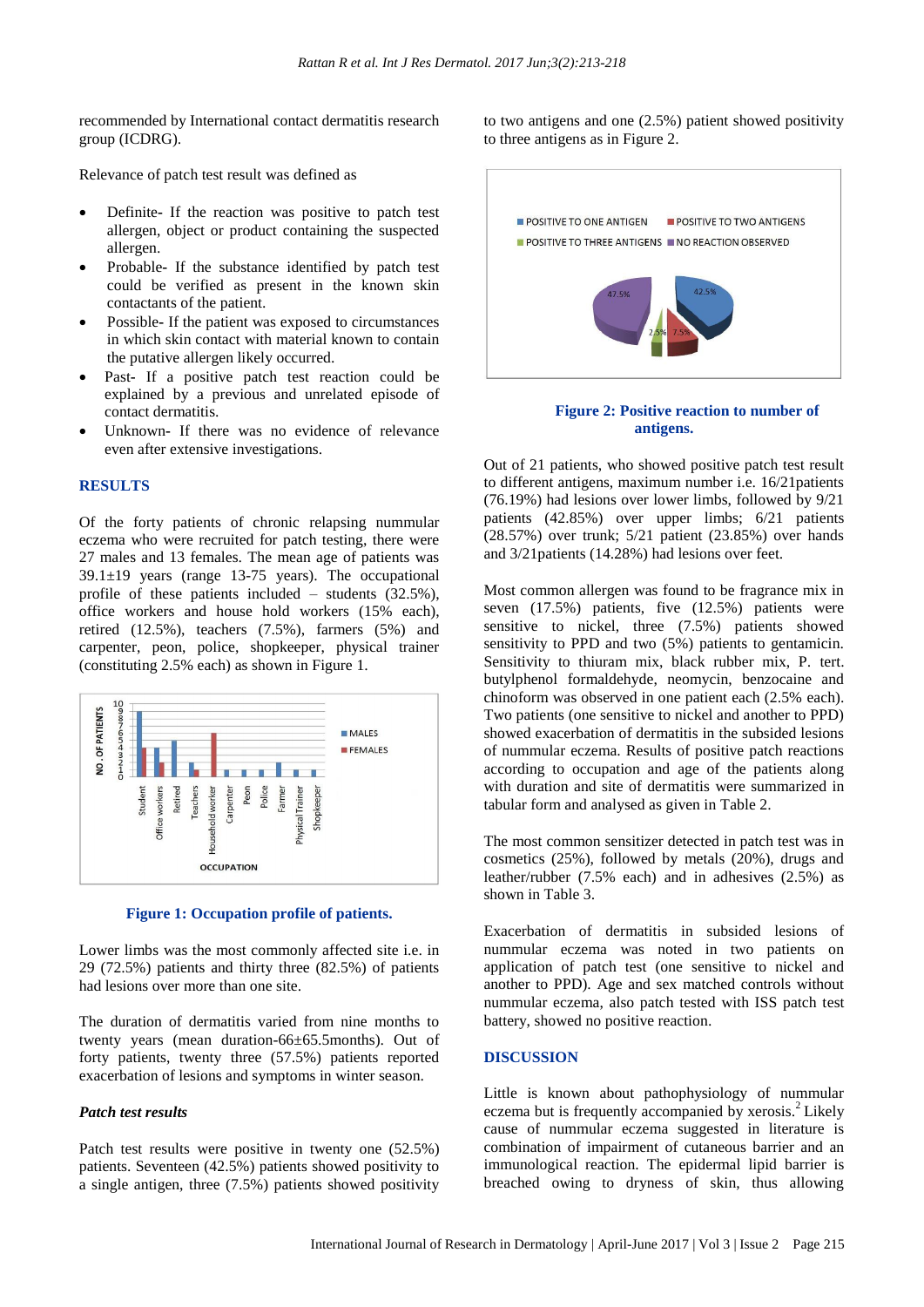permeation of various allergens and inducing allergic or  $\frac{2.9 \text{ A}}{2}$  Aoyama et al, in their study found that in comparison to age matched controls, patients with nummular eczema showed increased sensitivity to

environmental aeroallergens.<sup>2</sup> In series by Jiamton et al two third of the nummular eczema patients had coexisting dryness of skin.<sup>10</sup>

# **Table 2: Details of positive patch test results.**

| <b>Occupation</b>                  | Age      | <b>Duration of</b><br>dermatitis | <b>Lesions present over</b> | <b>Patch test positivity</b><br>grade      |
|------------------------------------|----------|----------------------------------|-----------------------------|--------------------------------------------|
| <b>Lecturer</b>                    | 35 years | 2 years                          | LL, Trunk                   | $Ni$ 3+ with<br>exacerbation of lesions    |
| <b>House</b> wife                  | 42 years | 1.5 years                        | Hands, UL                   | $Co$ 2+                                    |
| <b>Clerk</b>                       | 48 years | 2 years                          | LL                          | $Co$ 2+                                    |
| <b>Sr. Assistant</b>               | 57 years | 10 years                         | Hands, LL                   | $Ni 2+$                                    |
| Carpenter                          | 55 years | 5 years                          | Hands, Feet                 | $Co 1+$                                    |
| <b>Rtd. Kanungo</b>                | 61 years | 10 years                         | LL                          | Frag. Mix 3+                               |
| <b>Rtd. Postmaster</b>             | 66 years | 1.5 years                        | Trunk                       | PPD $3+$ with<br>exacerbation of lesions.  |
| <b>Student</b>                     | 17 years | 2 years                          | UL,LL                       | Thiuram $mix$ 1+                           |
| <b>Clerk</b>                       | 43 years | 6 years                          | Hands                       | PPD 2+, Frag mix 2+                        |
| <b>Office assistant in</b><br>bank | 30 years | 2 years                          | Feet, LL                    | $Ni 2+$                                    |
| <b>House wife</b>                  | 38 years | 2 years                          | UL,LL, Trunk                | Gentamicin 2+                              |
| <b>Student</b>                     | 13 years | 1 year                           | UL, LL                      | Black rubber mix $1+$                      |
| <b>Student</b>                     | 14 years | 9 months                         | UL,LL, Trunk                | P. tert. Butyl phenol<br>formaldehyde $1+$ |
| <b>Farmer</b>                      | 65 years | 16 months                        | Feet                        | Frag mix $2+$                              |
| <b>Police</b>                      | 49 years | 9 years                          | UL, LL                      | Frag mix $3+$ ,<br>Chinoform $1 +$         |
| <b>House wife</b>                  | 41 years | 1 year                           | UL,LL, Trunk                | $Ni 3+$                                    |
| <b>Physical trainer</b>            | 30 years | 15 months                        | LL, Trunk                   | Frag mix $3+$                              |
| Shopkeeper                         | 37 years | 2 years                          | LL                          | Frag mix 2+                                |
| <b>Junior Engineer</b>             | 36 years | 1 year                           | UL, LL                      | $Ni 3+$                                    |
| <b>Student</b>                     | 15 years | 7 years                          | UL, LL                      | Neomycin $2+$ ,<br>Gentamicin 1+           |
| <b>Auditor</b>                     | 57 years | 20 years                         | Hands, LL                   | Benzocaine 2+, PPD<br>$3+$ , Frag mix $2+$ |

\*Abbreviations: LL- Lower Limb, UL- Upper limb, Frag mix- Fragrance mix, Co- Cobalt, Ni- Nickel, PPD- para- phenylenediamine.

## **Table 3: Distribution of positive reactions according to the categories of allergens.**

| <b>Category of allergens</b>      | <b>No. Of patients</b> | Percentage |
|-----------------------------------|------------------------|------------|
| <b>Cosmetics</b>                  | 10                     | 25         |
| Fragrance mix                     | 7/10                   |            |
| <b>PPD</b>                        | 3/10                   |            |
| <b>Metals</b>                     | 8                      | 20         |
| Nickel                            | 5/8                    |            |
| Cobalt                            | 3/8                    |            |
| <b>Drugs</b>                      | $\overline{4}$         | 10         |
| Neomycin                          | 1/4                    |            |
| Gentamicin                        | 2/4                    |            |
| Benzocaine                        | 1/4                    |            |
| <b>Rubber/leather</b>             | 3                      | 7.5        |
| Thiuram mix                       | 1/3                    |            |
| Black rubber mix                  | 1/3                    |            |
| Chinoform                         | 1/3                    |            |
| <b>Adhesive</b>                   | $\mathbf{1}$           | 2.5        |
| P. tert. butylphenol formaldehyde | 1/1                    |            |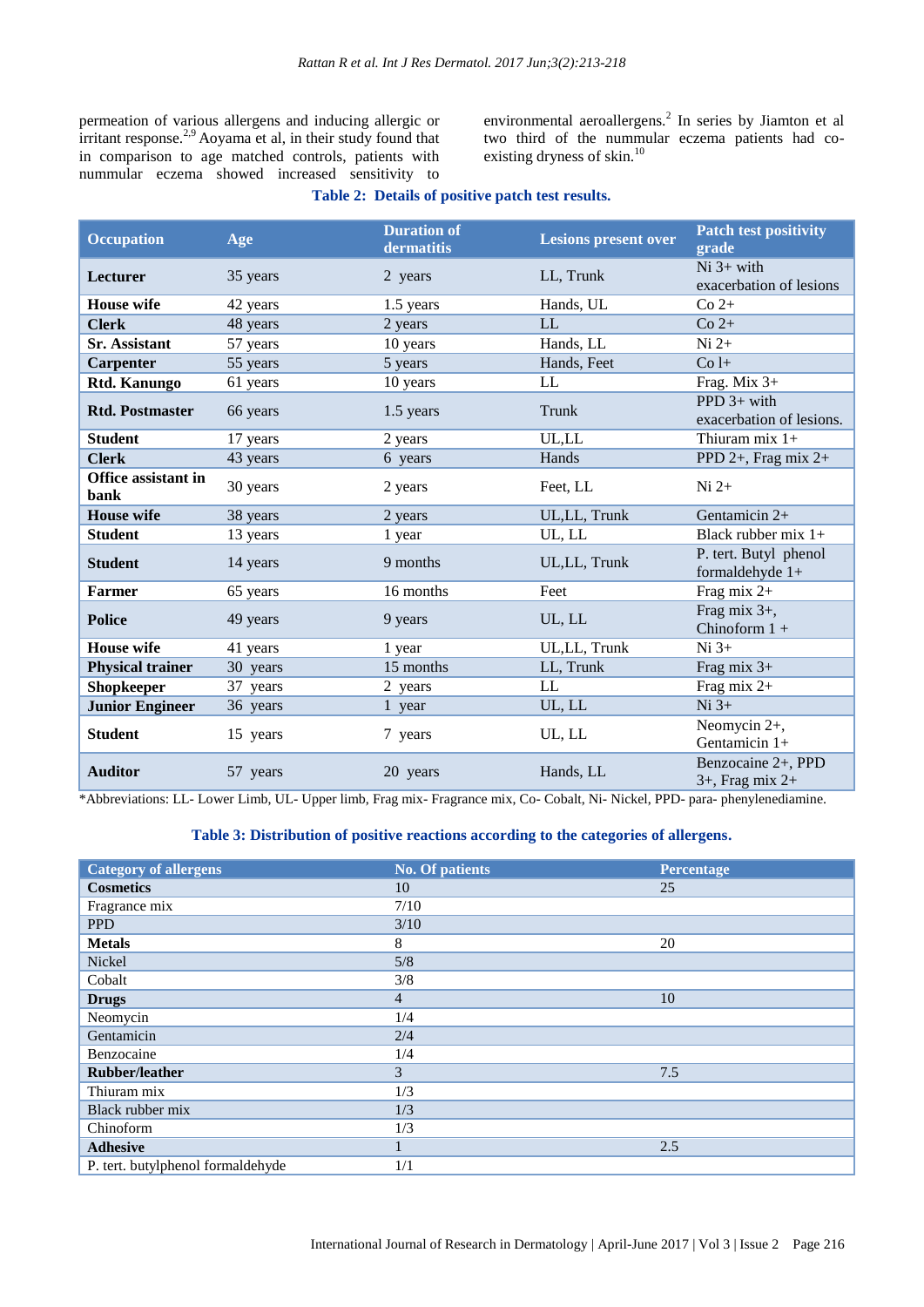In our series twenty two (57.5%) patients reported exacerbation of dermatitis in winter season. In hilly regions, cutaneous barrier is impaired secondary to xerosis. Therefore, patients of nummular eczema here are at a significant risk of developing secondary allergic contact sensitivity. This, in turn, contributes to chronicity and severity of their dermatitis.

Allergic contact dermatitis is an abnormal reaction (cellmediated immune response) of the skin in response to various external agents. Worldwide, the prevalence of allergic contact dermatitis ranges from 1.5% to 5.5% in general population.<sup>11</sup> In India, it accounts for 10-15% of dermatological patients.<sup>12</sup>

Allergic contact dermatitis has been found to be common in patients with persisting nummular eczema. Patch testing has become a standard method of investigating patients with suspected allergic contact dermatitis. Rajgopalan et al demonstrated that patch tested patients have a better prognostic outcome as evidenced by a decrease in disease severity index.<sup>13</sup> Hence, testing with a standard series is useful when the offending agent cannot be detected despite of careful history and clinical examination.

Morrow et al concluded that hypersensitivity to aloe can also manifest as eczematous lesions of nummular eczema.<sup>14</sup> Patrizi et al reported thiomersol as cause of nummular eczema in five atopic children after patch testing.<sup>15</sup> Also, depilating creams and mercury leaching out of dental amalgam can cause nummular eczema.<sup>16,1</sup>

In series of Narendra et al, 100 patients suspected to have allergic contact dermatitis were patch tested with  $ISS$ <sup>18</sup> Forty four patients showed one or more positive reaction. The frequent sensitizers observed were nickel sulphate, potassium dichromate, cobalt chloride, colophony, fragrance mix and thiuram mix.

In a study by Fleming et al, twenty four (50%) patients of nummular eczema had positive patch test reaction and  $33\%$  of these were clinically relevant.<sup>6</sup> The most common allergens implicated were rubber chemicals, formaldehyde, neomycin, chrome and nickel.

Krupa Shankar et al observed significant reaction in 23 out of 50 patients of nummular eczema who were subjected to patch test.<sup>7</sup> The most common sensitizers in their series were nickel sulphate, neomycin, nitrofurazone and colophony (7.14% each). In their series, nine patients reacted to one antigen while fourteen patients reacted to more than one.

In another study by Khurana et al, 28 patients (56%) of nummular eczema showed positive reaction on patch testing.<sup>19</sup> Potassium dichromate was the most common allergen (20%), followed by nickel (16%), cobalt chloride and fragrance mix (12% each) in decreasing order of frequency.

In our study twenty one (52.5%) patients showed positive patch reactions. Of these, seventeen (42.5%) patients showed positivity to single antigen; three (7.5%) patients showed positivity to two antigens and only one (2.5%) patient showed positivity to three antigens. Most common allergen found in our patients was fragrance mix i.e. in seven (17.5%) patients, five (12.5%) patients were sensitive to nickel, three (7.5%) showed sensitivity to PPD and two patients showed positive reaction to gentamicin. Sensitivity to thiuram mix, black rubber mix, P. tert. butylphenol formaldehyde, neomycin, benzocaine and chinoform was present in one patient (2.5%) each.

Fragrance mix was the commonest allergen in Hong Kong, whereas in series by Sharma et al, it was the fifth most common sensitizer.20,12

Most common sensitizer in our studies was fragrance mix which is a mixture of cinnamic aldehyde and alcohol. Its exposure occurs commonly through cosmetics, toiletries, food items, other household products and industrial products. In series of Krupa Shankar et al reaction to topical medications, cosmetics and toiletries constituted  $64\%$  of the reactions.<sup>7</sup> The most common sensitizers detected in our series were in cosmetics (25%) i.e. fragrance mix in seven, and PPD (found in hair dyes which cross reacts with parabens) in three patients.

Sensitization to metal like nickel is frequent as nickel is ubiquitous. In series by Khurana et al Potassium dichromate and nickel were the most common allergens in patients with nummular eczema i.e. 20% and 16% respectively; whereas in our series five (12.5%) patients were sensitive to nickel.<sup>19</sup>

Allergy to components of topical preparations is common in patients suffering from chronic dermatitis. Pasricha et al reported contact sensitivity to neomycin in 28% of their patients of suspected medicament contact dermatitis.<sup>21</sup> In series by Narender et al topical antibiotics and preservatives together accounted for 22 cases of contact dermatitis (27.5%), and is a major cause of iatrogenically induced dermatitis.<sup>18</sup> In our series two (5%) patients showed positive reaction to gentamicin and one (2.5%) to neomycin.

## **CONCLUSION**

This study was planned keeping in view the cold climate of Himachal Pradesh which leads to xerosis of skin and impaired cutaneous barrier. It had an objective of finding out the incidence of allergic contact dermatitis and common contact sensitizers in patients of nummular eczema in this region which might be responsible for relapsing and chronic course of the disease. Our study